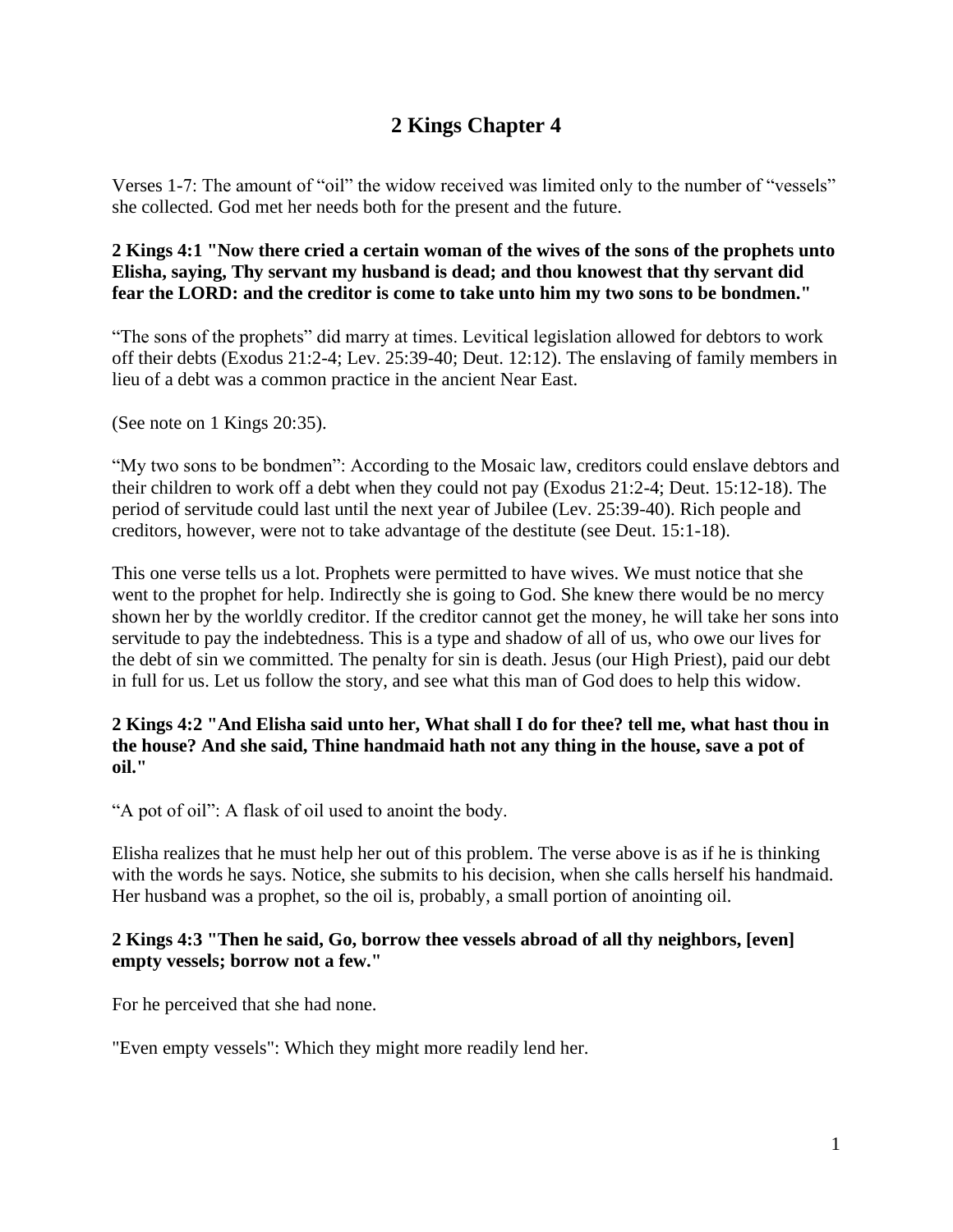"Borrow not a few": But as many as she could get; the prophet, under a divine impulse, was directed to say this to her, foreseeing, by a spirit of prophecy, that a large quantity of oil would be given her.

These vessels are like buckets, or pots. She is to gather all of the spare containers that her neighbors have.

# **2 Kings 4:4 "And when thou art come in, thou shalt shut the door upon thee and upon thy sons, and shalt pour out into all those vessels, and thou shalt set aside that which is full."**

"Shut the door upon thee": Since the widow's need was private, the provision was to be private also. Further, the absence of Elisha demonstrated that the miracle happened only by God's power. God's power multiplied "little" into "much," filling all the vessels to meet the widow's need (1 Kings 17:7-16).

The miraculous provision was a spiritual experience and not designed for public show (Matt. 6:6).

God will multiply what she has, and every time she pours one vessel full, she is to get another vessel and fill it, until all the vessels she has are full. Notice, God uses what she already had to bless her. It is like the five loaves and two fishes, which Jesus fed the multitude with.

## **2 Kings 4:5 "So she went from him, and shut the door upon her and upon her sons, who brought [the vessels] to her; and she poured out."**

And did as he advised her, borrowed many empty vessels of her neighbors, having faith in what the prophet had said to her.

"And shut the door upon her, and upon her sons": And then went to work as she was directed, with her sons.

"Who brought the vessels to her": the empty ones she had borrowed.

"And she poured out": The oil out of her pot into them.

#### **2 Kings 4:6 "And it came to pass, when the vessels were full, that she said unto her son, Bring me yet a vessel. And he said unto her, [There is] not a vessel more. And the oil stayed."**

For the oil being miraculously increased as it was poured forth, there was enough to fill all the vessels. Ben Gersom and Abarbinel say, that when the pot was emptied, all the air that entered it was turned into oil.

That she said to her son, bring me yet a vessel": As she had two sons, one it is probable was setting aside the full vessels, as she poured into them. And the other in bringing to her the empty vessels, and to whom she thus speaks.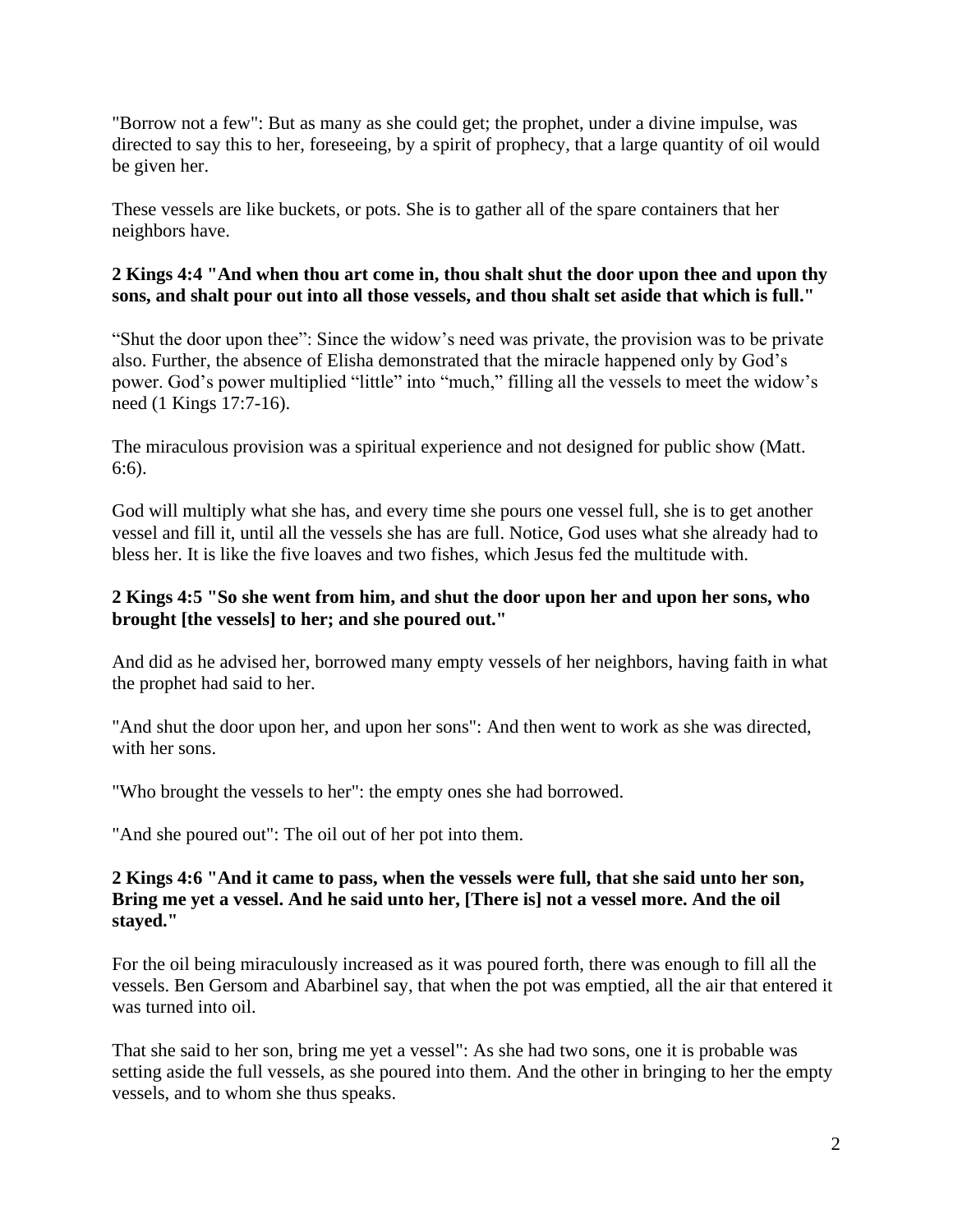"And he said unto her, there is not a vessel more": Not an empty one, they were all filled.

"And the oil stayed": It ran no longer, it was no more multiplied; there was no necessity of continuing the miracle. This oil may be an emblem of the grace that flows from the fullness of it in Christ, to which it is compared, which will be always flowing, as long as there is a vessel of salvation, or faith in any to receive it (see Matt. 25:3; 1 John 2:20).

She and her sons did just as Elisha had told her to do. They poured until all of the vessels were completely full. Then the oil stopped reproducing itself.

#### **2 Kings 4:7 "Then she came and told the man of God. And he said, Go, sell the oil, and pay thy debt, and live thou and thy children of the rest."**

Elisha the prophet, what had been done, what a quantity of oil she had, and advised with him what was to be done with it.

"And he said, go, sell thy oil, and pay thy debt": What was thus miraculously produced was no doubt very good and excellent, and would fetch a good price. And she is therefore bid to turn it into money, and pay her debts with it. She was not to keep it all for her own use, and indulge to luxury with it, but first pay her just debt, as everyone ought to do that is able.

"And live thou and thy children of the rest": So that it seems there was enough to pay her debt with it, rid her of her troubles, and somewhat remaining for the support of herself and children.

This oil was so much that it easily paid her debt, and was a living for her and her two sons. There could have been more children, but we know there were two sons. She waited, until Elisha told her to sell it, before she did this. God is good. He will see to the needs of those in service for Him. In this case, He took care of even more than their needs.

Verses 8-14: Elisha wanted to thank the Shunammite woman for "all this care" and hospitality she had shown him and his servant. The absence of children in the Old Testament was interpreted as a curse or, at best, a sign of shame. And with "no son," she would likely end up impoverished once her "husband" died.

#### **2 Kings 4:8 "And it fell on a day, that Elisha passed to Shunem, where [was] a great woman; and she constrained him to eat bread. And [so] it was, [that] as oft as he passed by, he turned in thither to eat bread."**

"Shunem": A town in the territory of Issachar near Jezreel (Joshua 19:18), on the slopes of Mt., Moreh, overlooking the eastern end of the Jezreel Valley (see note on 1 Kings 1:3).

The woman was a "great woman," a lady who was financially well-off and of significant social standing.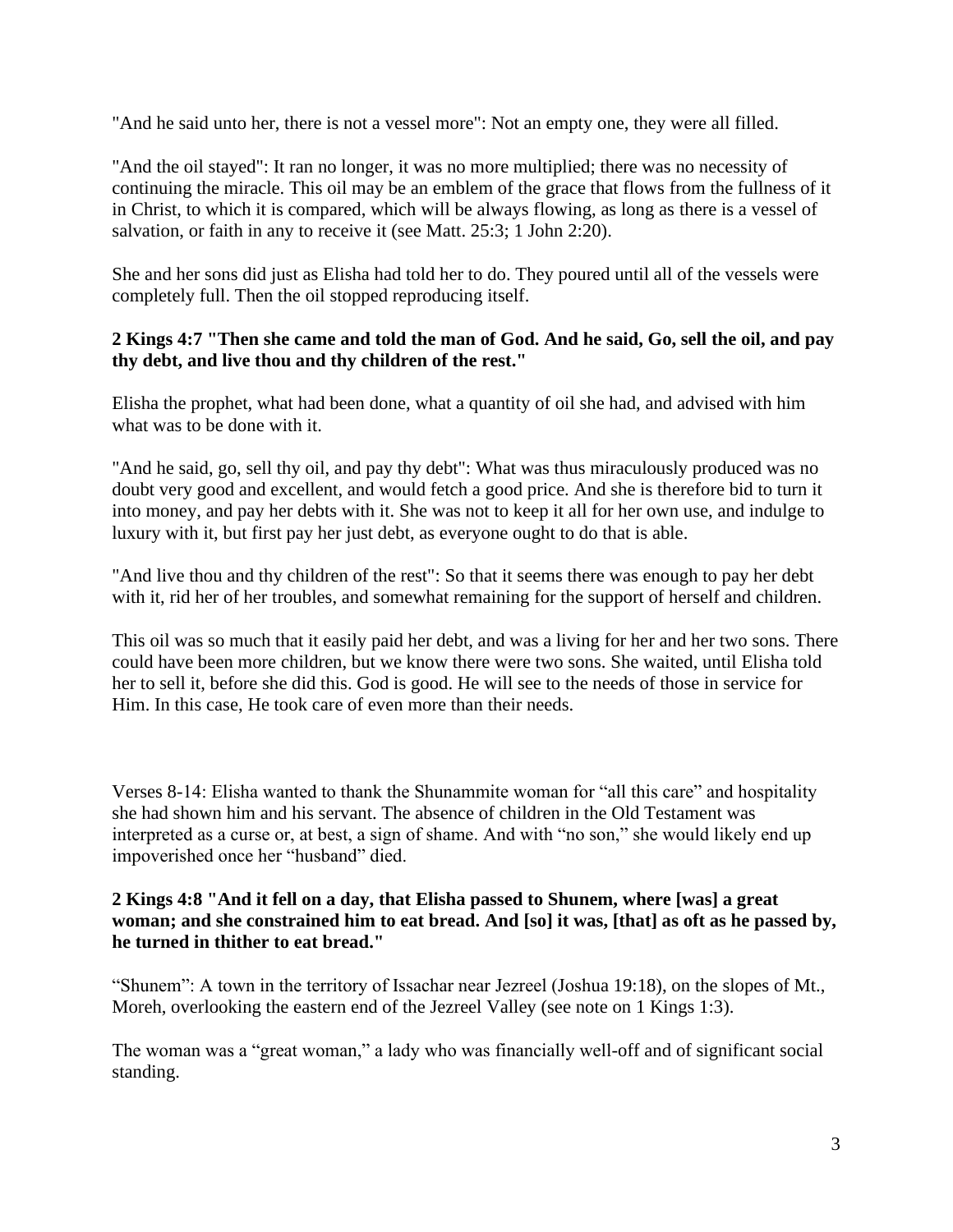This is the beginning of a totally different happening. Shunem was in Galilee. The fact that the "woman was great" could mean great in stature, or it could mean well thought of. It, probably, means that she was a woman of financial means. This would be more likely, since it would be in direct contrast to the widow earlier in the lesson. She discovered Elisha passing her house, and she invited him in to eat. It seemed, that every time Elisha came this way, he made it a point to stop and eat here. Many people travelling in those days depended on the hospitality of the people to feed them. There were no restaurants.

Verses 9-10: For the upper room where the prophet's chamber was located (see the note on 1 Kings 17:19).

#### **2 Kings 4:9 "And she said unto her husband, Behold now, I perceive that this [is] an holy man of God, which passeth by us continually."**

"Man of God" (see note on 1:9). The woman recognized Elisha as a prophet uniquely separated unto God. Elisha's holiness prompted the woman to ask her husband that a separate, small, walled upper room be provided for the prophet (verse 10). The woman must have feared the "holy" Elisha coming into contact with their "profane" room (Lev. 10:10).

He must not have told them that he was a prophet, but she had decided that he was by his clothes and his actions. Probably, he prayed before eating, or perhaps, he spoke of the LORD.

## **2 Kings 4:10 "Let us make a little chamber, I pray thee, on the wall; and let us set for him there a bed, and a table, and a stool, and a candlestick: and it shall be, when he cometh to us, that he shall turn in thither."**

Either of the city, to which their house might join, or of their garden, a little distance from the house. Though the Jewish writers commonly understand it of a little edifice built up of walls of stone or bricks, and not one with reeds, or stud and mud.

"Let us set for him there a bed": That he may stay all night when he pleases.

"And a table": Not only to eat his food, but to write on, and lay his books on he reads. Of the table of a scholar of the wise men, in later times, we are told, that two thirds of it were covered with a cloth, and the other third was uncovered, on which stood the plates and the herbs.

"And a stool": to sit upon at the table.

"And a candlestick": With a candle in it, to light him in the night to read by, and the like.

"And it shall be, when he cometh to us, that he shall turn in thither": Where he would be free from the noise of the house, and be more retired for prayer, reading, meditation, and study.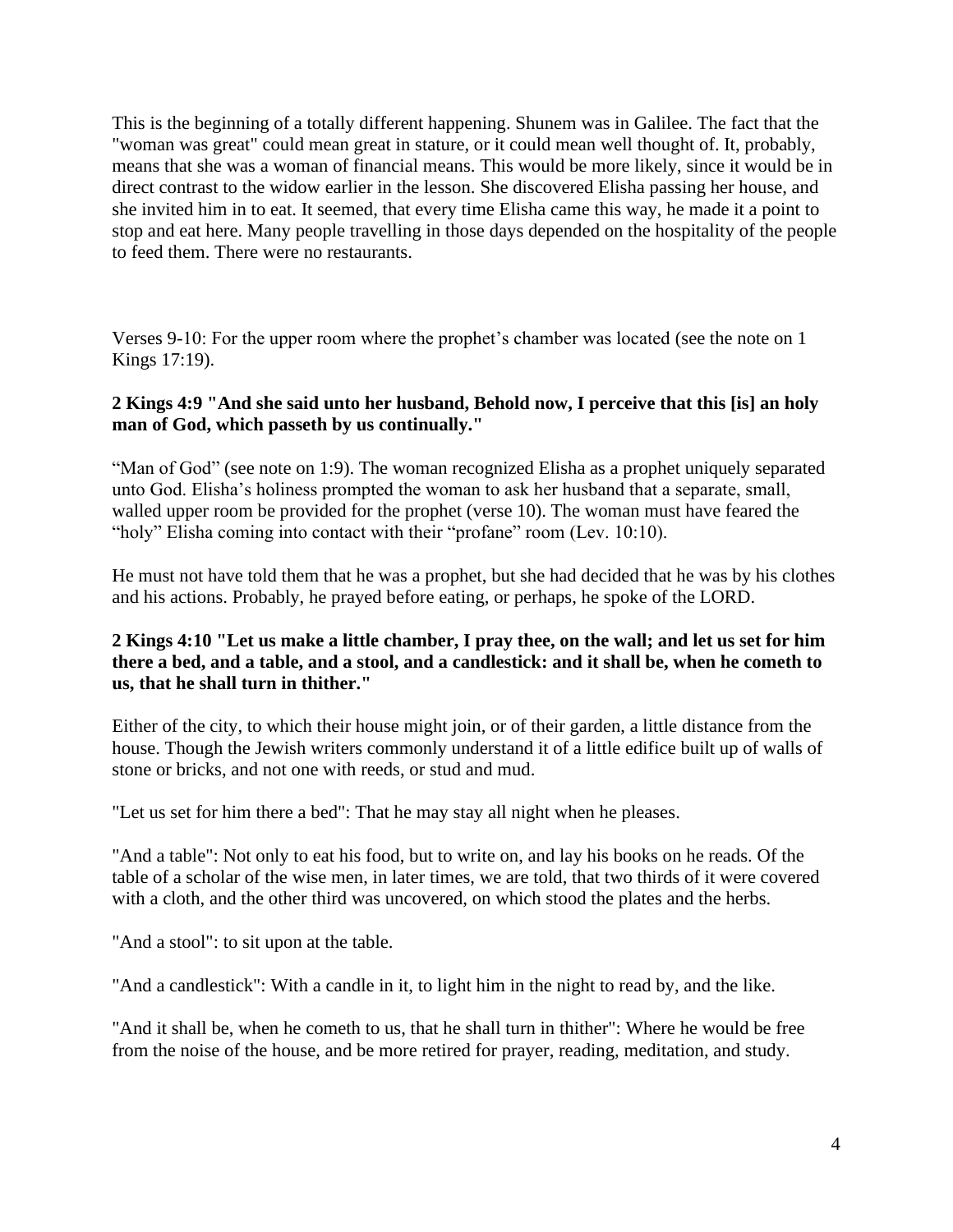"And where he would not be disturbed by the servants of the family, and be mixed with them. All this she contrived, both for his honor, and for his quietness and peace.

She felt that she would like to help Elisha more, than just feeding him when he came by. They would fix him a place to rest his weary bones.

## **2 Kings 4:11 "And it fell on a day, that he came thither, and he turned into the chamber, and lay there."**

As he had been in practice to do.

"And he turned into the chamber": Built for him, and to which he was directed.

"And lay there": All night, and which no doubt was frequently repeated by him, he accepting of the kindness of his host.

We see, that she had been correct in assuming he needed a place of rest, when he came by. He did stop and rest for a while.

# **2 Kings 4:12 "And he said to Gehazi his servant, Call this Shunammite. And when he had called her, she stood before him."**

"Gehazi": Elisha's personal servant who was prominent here (and in 5:20-27). Probably Gehazi is the unnamed servant (in verse 43). The term "servant" used there was used (in 1 Kings 19:21), of Elisha's relationship to Elijah. Throughout this narrative, Elisha contacted the Shunammite woman through Gehazi (verses 11-13, 15, 25, 29). Gehazi was involved in this ministry so that he might have opportunity to mature in his service to the Lord.

The word for "servant" here designates one who is a professional trainee. It is used of young soldiers (in 1 Kings 20:14-15), and of Elisha's own relation to Elijah (in 1 Kings 19:21).

"Gehazi" held a privileged and responsible position with Elisha.

# **2 Kings 4:13 "And he said unto him, Say now unto her, Behold, thou hast been careful for us with all this care; what [is] to be done for thee? wouldest thou be spoken for to the king, or to the captain of the host? And she answered, I dwell among mine own people."**

"I dwell among mine own people": This reply expressed her contentment, since she wanted nothing.

Elisha wanted to repay her for her kindness. He thought, perhaps, she wanted him to speak for her to the king, or the captain of the host. She was satisfied with her station in life, and told him she would rather live among her own people. Notice, she asked for nothing herself.

**2 Kings 4:14 "And he said, What then [is] to be done for her? And Gehazi answered, Verily she hath no child, and her husband is old."**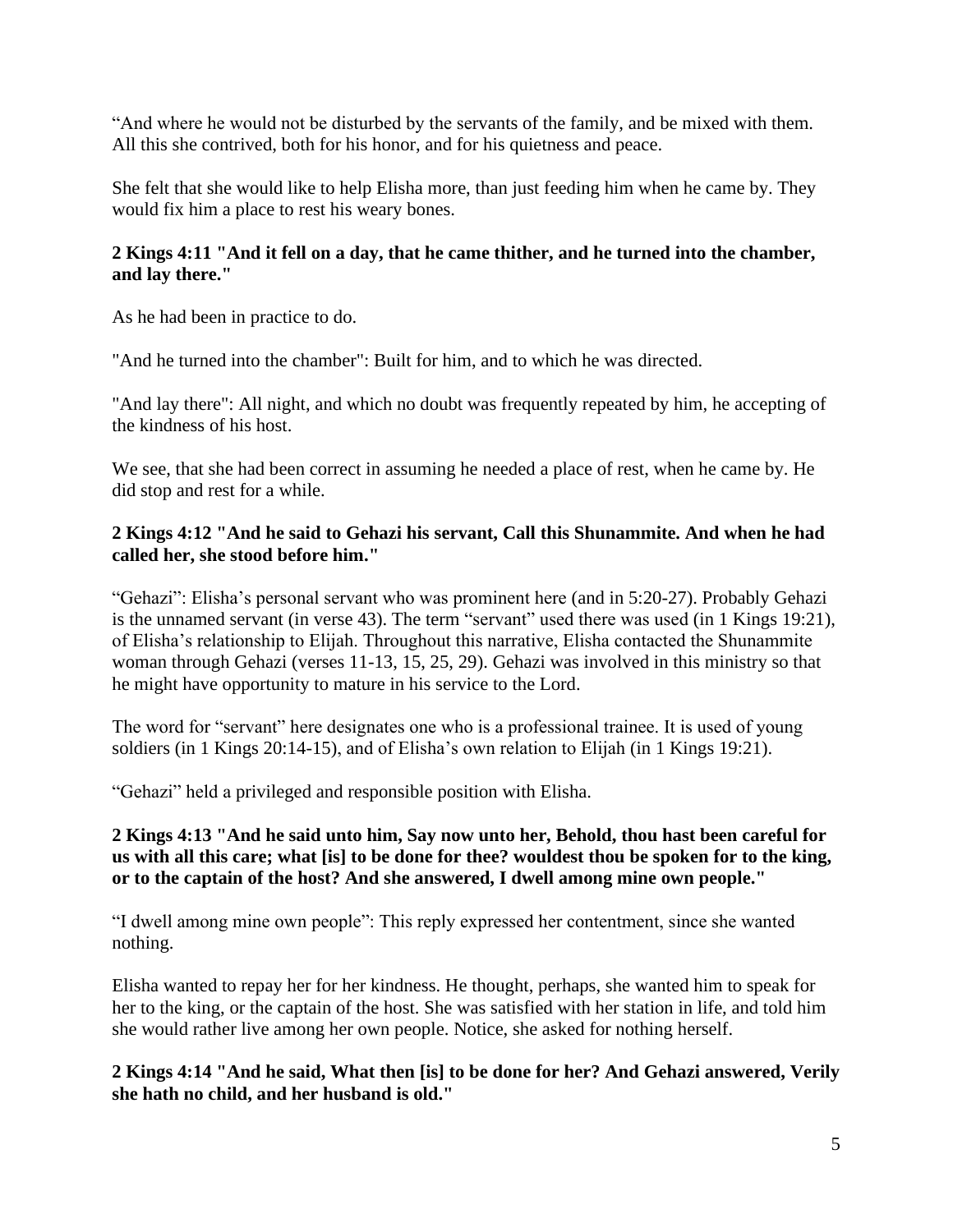"No child, and her husband is old": This remark implied two things:

- (1) She suffered the shame of being a barren woman (Gen. 16:1; 18:10-15; 25:21; 30:1-2; 1 Sam. 1:6); and
- (2) Her husband might die without an heir to carry on his name (Deut. 25:5-10).

Since she would not tell Elisha anything she wanted for her kindness, Elisha had Gehazi to check and see, if there would be anything she wanted, or needed. In the Hebrew families, the women thought it was a curse from God not to have children. She had not mentioned this, but Gehazi found out for Elisha.

# **2 Kings 4:15 "And he said, Call her. And when he had called her, she stood in the door."**

Perhaps finding an impulse on his own mind, from the Spirit of God, that this was the thing to be done for her.

"And when he had called her, she stood in the door": Of his chamber (See 2 Kings 4:12).

## **2 Kings 4:16 "And he said, About this season, according to the time of life, thou shalt embrace a son. And she said, Nay, my lord, [thou] man of God, do not lie unto thine handmaid."**

"Nay, my lord": In response to Elisha's announcement that she would have a son, the woman asked Elisha not to build up her hopes if she would be disappointed later. Her reply indicated that she felt having a son was impossible.

"Man of God" (see note on 1:9).

There are several instances in the Bible, where people beyond childbearing age have children. They are a gift from God. It is more than she can believe. Her heart's desire would be fulfilled. He tells her, the baby will be born before this time the next year.

#### **2 Kings 4:17 "And the woman conceived, and bare a son at that season that Elisha had said unto her, according to the time of life."**

"Conceived … bare": This was like Abraham and Sarah (Gen. 21:1-2).

His prophecy came true. She had her son.

Verses 18-23: Based on her actions, the woman may have been trying to keep the boy's death a secret from her husband until Elisha came.

**2 Kings 4:18 "And when the child was grown, it fell on a day, that he went out to his father to the reapers."**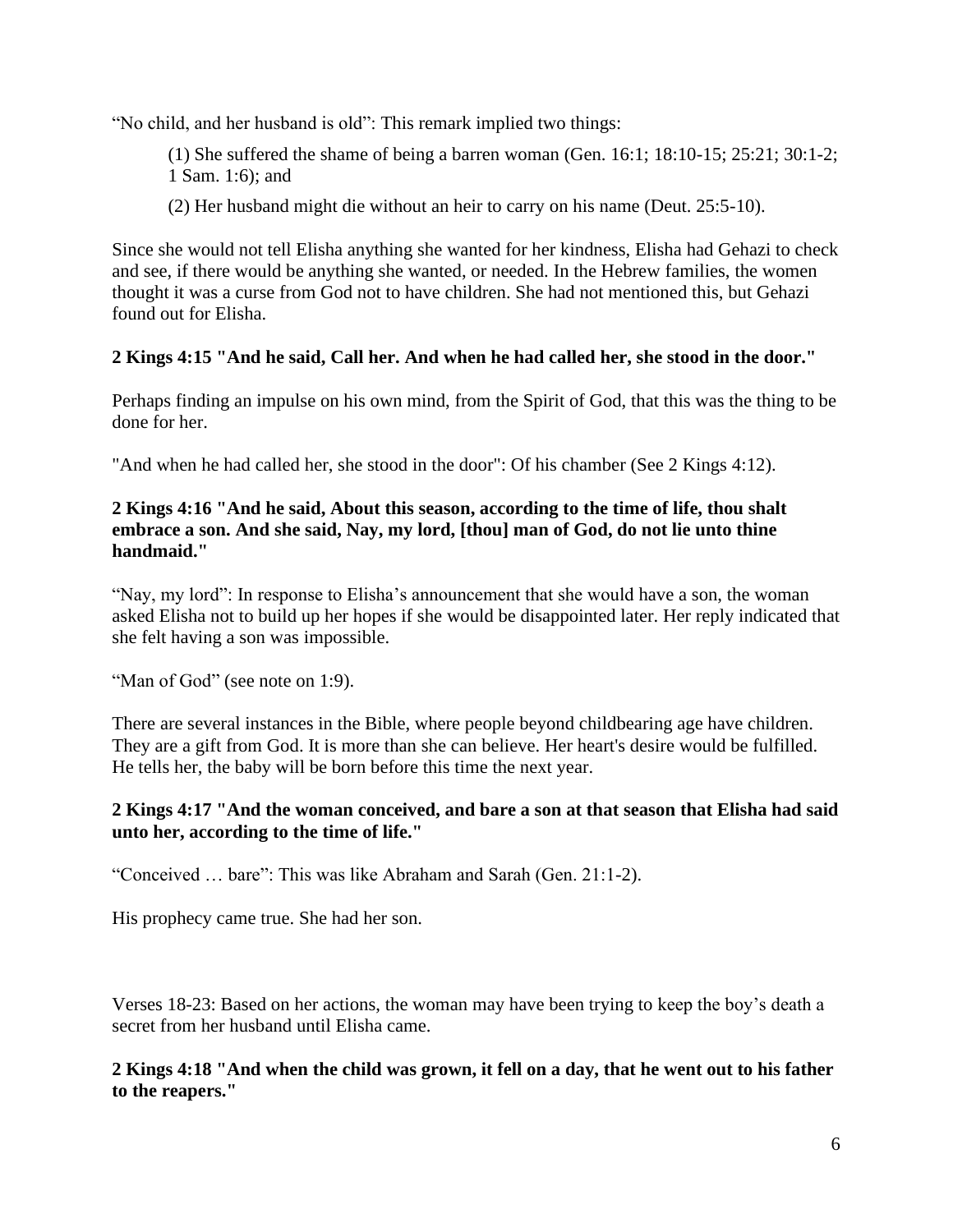Perhaps was six or seven years of age, or more.

"It fell on a day that he went out to his father to the reapers": It was harvest time, and the men were reaping the corn in the fields. And his father, though a wealthy man, was with them to direct them, and see they did their business well, as Boaz formerly. And the child went out from the house to the field, to see his father and the reapers, for his recreation and diversion.

## **2 Kings 4:19 "And he said unto his father, My head, my head. And he said to a lad, Carry him to his mother."**

The lad may have suffered a fatal sunstroke.

"My head, my head": The child probably suffered sunstroke. The cries of the boy, the part affected, and the season of the year ("reapers"), lead to that conclusion. Sunstroke could be fatal, as in this case (verse 20).

Children, who live on a farm, love to go out and watch the fields being reaped. He was, probably, still a small child, but old enough to go to the field with his father. He suddenly grabs his head and begins to complain of pain. This could have been a sunstroke, or many other things. I personally have experienced extreme heat and fainted from it. Your head pounds severely with this.

# **2 Kings 4:20 "And when he had taken him, and brought him to his mother, he sat on her knees till noon, and [then] died."**

The lad led him home, and delivered him to his mother.

"He sat on her knees till noon, and then died": Out of her great affection, she took him on her knees, and laid his head in her bosom to sooth the pain, and in this posture he continued until the middle of the day, and then expired. By which it appears it was in the morning when he went into the field, and when the sun was pretty high, and beat strongly on him. Which, it may be, produced a fever, and which issued in his death.

Whatever happened to him in the field was very serious. He is not in a coma, he is dead.

# **2 Kings 4:21 "And she went up, and laid him on the bed of the man of God, and shut [the door] upon him, and went out."**

Into the little chamber built for the prophet.

"And laid him on the bed of the man of God": Not from any imagination of any virtue in it to bring her child to life. Though she might think of the prophet, and have faith that he could raise it to life, as Elijah raised the widow of Zarephath's son laid on his bed, of which she might have heard. But this being a private room, and into which none went, she laid it here to conceal its death from her husband and family, and to prevent grief, and that they might not bury it until she returned.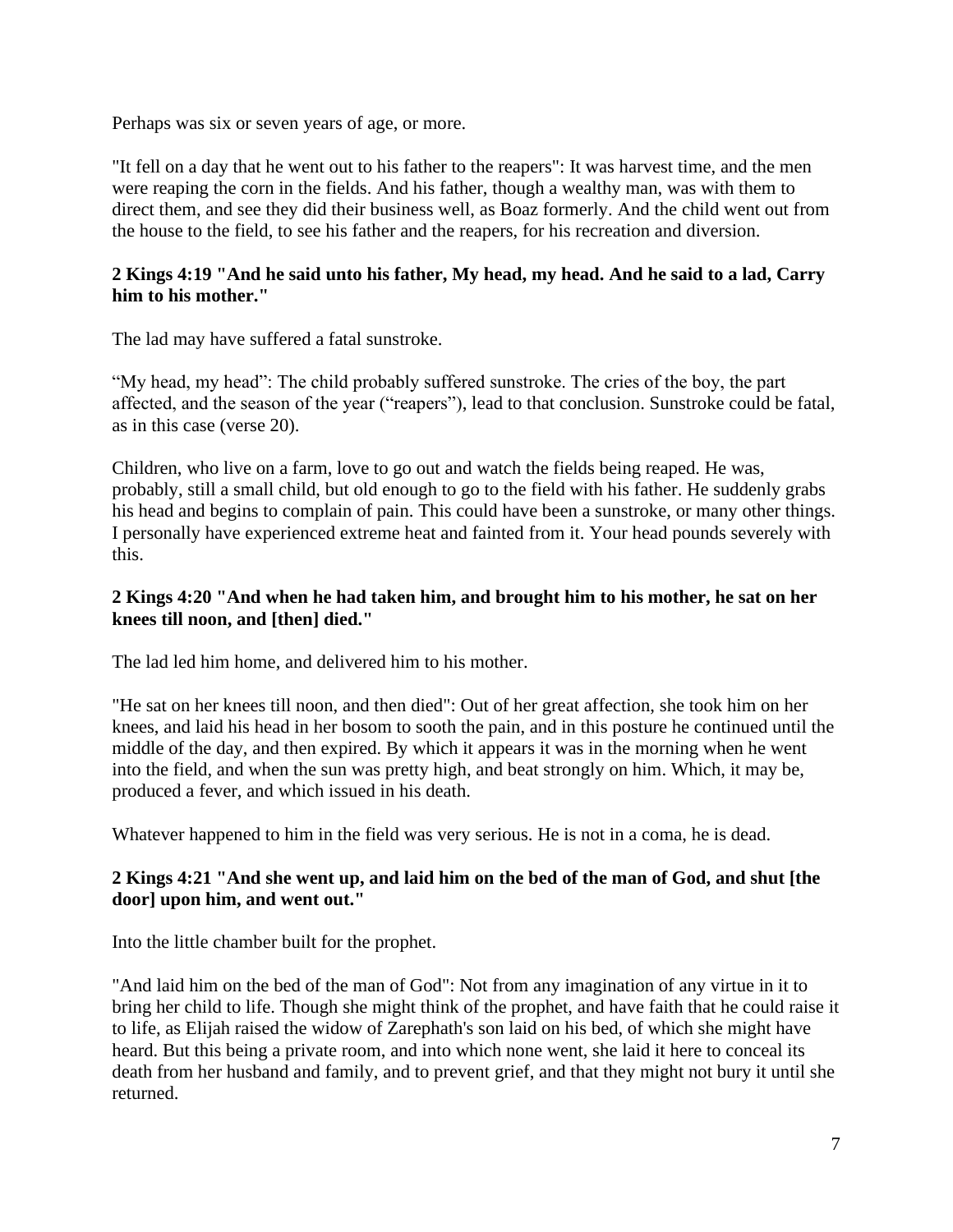"And shut the door upon him": That no creature might enter, and, do any damage to his corpse.

"And went out": Not out of the chamber, that she did before she shut the door, but out of the house.

She knew her only help was the LORD. She left the child on the bed of Elisha. She put him in Elisha's room, so no one would disturb him, until she could get back with Elisha.

#### **2 Kings 4:22 "And she called unto her husband, and said, Send me, I pray thee, one of the young men, and one of the asses, that I may run to the man of God, and come again."**

In the field, who might be within call, or by a messenger she sent to him.

"And said, send me, I pray thee, one of the young men, and one of the asses, that I may run to the man of God, and come again": Intimating that she should not be long gone, but should return again presently. Saying not a word of the death of the child, or of the occasion of her going.

Notice, she did not tell her husband, that their son was dead. He does know that she wants to go for the prophet Elisha, because the child is sick. She calls for an animal to ride, and an escort to go with her.

# **2 Kings 4:23 "And he said, Wherefore wilt thou go to him today? [it is] neither new moon, nor sabbath. And she said, [It shall be] well."**

"Neither new moon, nor Sabbath": The first day of the month and the seventh day of the week were both marked with special religious observance and rest from work (Num. 28:9-15). The husband implied that only on such dates would a person visit a prophet. She apparently concealed the death of the child from him ("it shall be well"), to spare him unnecessary grief, in light of the power of the man of God whom she believed might do a miracle for the boy.

Verses 24-28: Her few words to Elisha's servant "Gehazi" suggest that the woman wanted only the prophet to know her "distress." Elisha's statement that "the Lord has hidden it from me, and had not told me" is a reminder that prophets possessed no special power or insight on their own but were dependent on the Lord's revelation.

#### **2 Kings 4:24 "Then she saddled an ass, and said to her servant, Drive, and go forward; slack not [thy] riding for me, except I bid thee."**

Her servant did it by her order.

"And said to her servant, drive, and go forward": Make all the haste he could.

"Slack not thy riding for me, except I bid thee": Do not be afraid of riding too fast for me; if thou does, I will tell thee; till then, keep on a good pace. Abarbinel says she walked afoot all the way,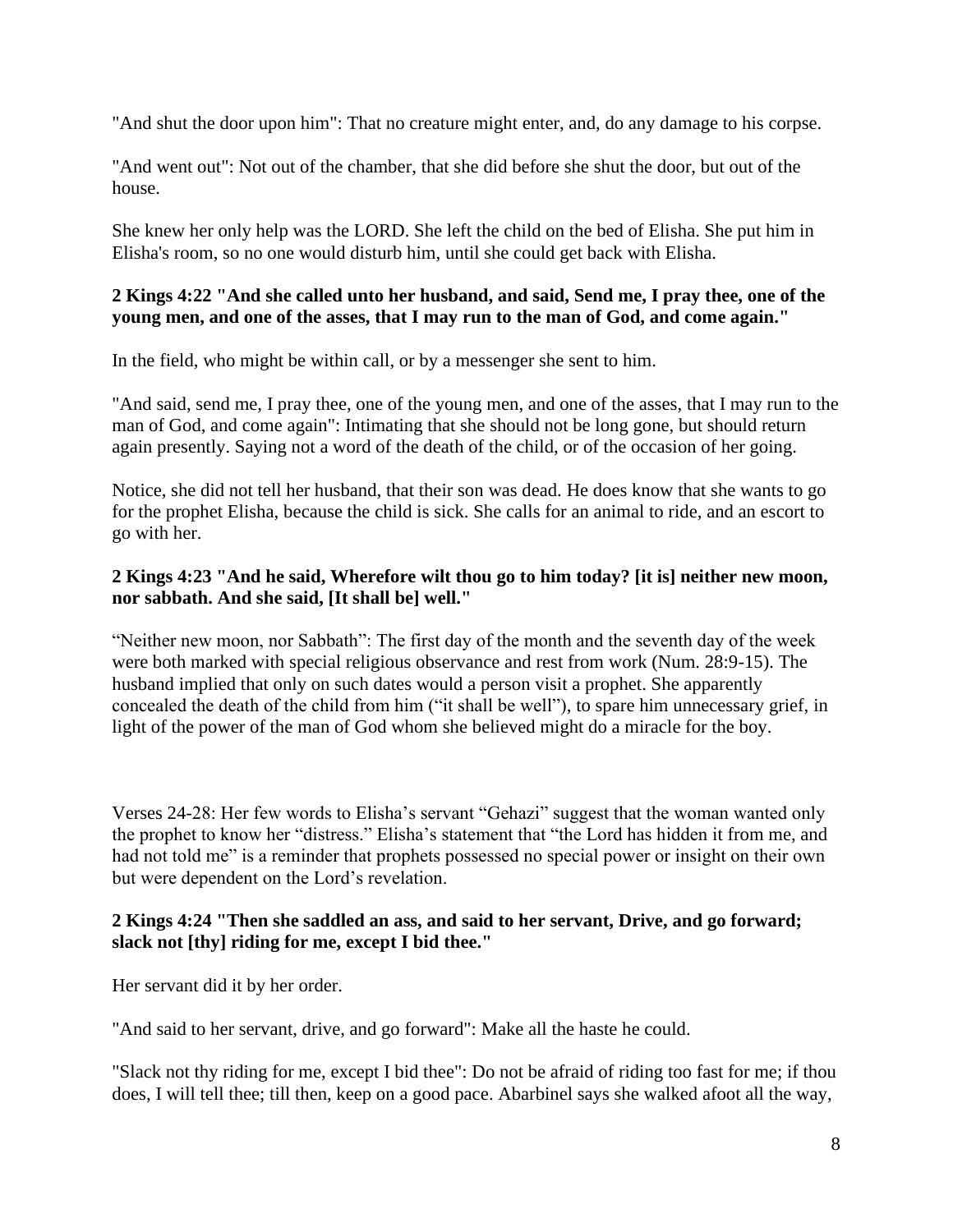and ordered the man not to slacken his pace in riding for her, unless she called to him. The Targum seems to favor this sense, "do not press me to ride unless I call to thee;'' so that the ass was for Elisha to ride on. But one would think, that, as she was in haste, quicker dispatch would be made by her riding than by walking (see 2 Kings 4:22).

The husband tries to tell her, that she will not be able to find Elisha. She knows in her heart, that she will be able to find him. She is saying to this servant to go as fast as he can, and not to worry about her comfort.

## **2 Kings 4:25 "So she went and came unto the man of God to mount Carmel. And it came to pass, when the man of God saw her afar off, that he said to Gehazi his servant, Behold, [yonder is] that Shunammite:"**

"Mount Carmel" had become a familiar retreat for Elisha (2:25). Perhaps a prophetic school had grown up at the scene of Elijah's great triumph (1 Kings 18:16-45). The distance from Shunem was about 15 to 25 miles from Mount Carmel.

His home must have been at mount Carmel. It seems, she went directly to mount Carmel. Elisha saw her coming.

Verses 26-30: At first, the Shunammite woman's response to Elisha seemed to resemble the bitter response of the widow of Zarephath to Elijah (1 Kings 17:18). But here determination to speak to Elisha suggested her confidence in his willingness and ability to act. The woman believed the Lord could work through the prophet to bring about her child's recovery, just as He had done when she conceived. Her faith stands out in a time of national disbelief and disobedience.

## **2 Kings 4:26 "Run now, I pray thee, to meet her, and say unto her, [Is it] well with thee? [is it] well with thy husband? [is it] well with the child? And she answered, [It is] well."**

"Is it well": She withheld the real sorrow of her son's death, waiting to tell the prophet Elisha directly.

Elisha is concerned and sends his servant running to meet her to ask of her well-being. She does not tell Gehazi her problem, the same as she did not tell her husband. Her problems are just for Elisha's ears.

## **2 Kings 4:27 "And when she came to the man of God to the hill, she caught him by the feet: but Gehazi came near to thrust her away. And the man of God said, Let her alone; for her soul [is] vexed within her: and the LORD hath hid [it] from me, and hath not told me."**

"By the feet": The grasping of the feet was a sign of humiliation and veneration.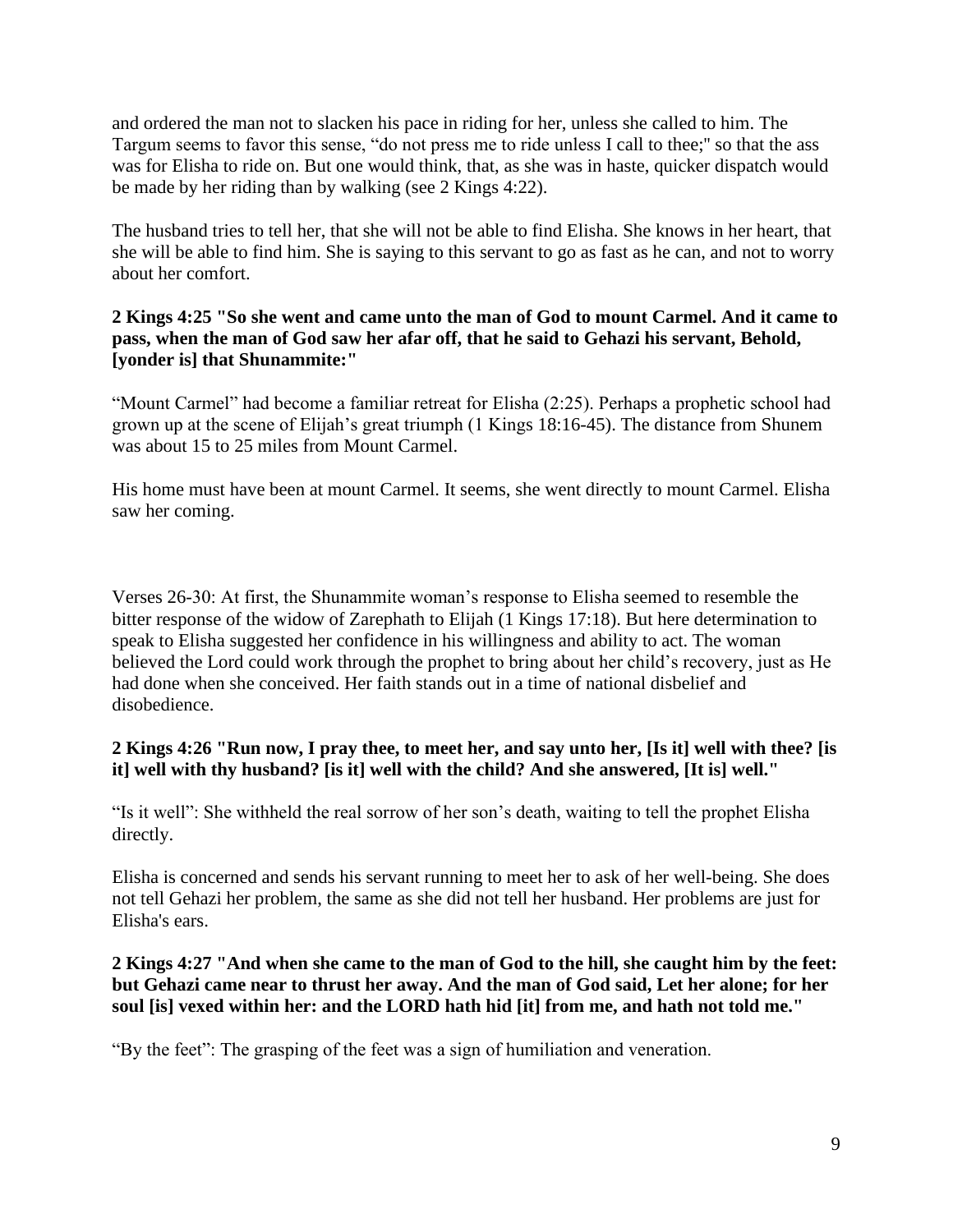Gehazi thought that she should not have touched the prophet, and he was about to pull her away from the prophet, when Elisha told him to leave her alone. She had been a blessing to Elisha. He certainly wanted to hear of her problems. Generally, the Lord revealed to him ahead of time about problems, but in this instance he did not.

# **2 Kings 4:28 "Then she said, Did I desire a son of my lord? Did I not say, Do not deceive me?"**

It was not at her request she had one, at least the first motion was not from her; the prophet first told her, and assured her she should have one. Without her asking for it; she might be pleased with it, and desire the promise might be fulfilled. But it was not an inordinate, importunate, desire of one, in which she had exceeded, that so the taking it away from her might be a correction of her for it.

"Did I not say, do not deceive me": By giving hopes of a child, and yet have none; and now it was equally the same, or worse, to have one, and then to have it taken away again as soon as had almost. So the Targum, "did I not say unto thee, if a child is given me, let it live, if not, do not trouble or grieve me"? And then, no doubt, she told him plainly the child was dead, and where she had laid it, though not recorded (see verse 16).

# **2 Kings 4:29 "Then he said to Gehazi, Gird up thy loins, and take my staff in thine hand, and go thy way: if thou meet any man, salute him not; and if any salute thee, answer him not again: and lay my staff upon the face of the child."**

"Lay my staff upon the face of the child": Elisha sent Gehazi ahead because he was younger and, therefore, faster. He may have expected the Lord to restore the child's life when his staff was placed upon him, viewing that staff as representative of his own presence and a symbol of divine power (2:8).

The laying of Elisha's "staff" on the dead child's "face" would symbolize the prophet's claim upon the "child" until he could come. The prophet's staff was the symbol of his God-given power (Exodus 4:1-4; 17:8-13).

The "staff" was the symbol of God's power and Elisha's authority (Psalm 23:4). Laying it "on the face of the child" signified Elisha's intention to personally come to the woman's home and expressed faith that God would restore the child's life.

Elisha sent Gehazi ahead, because he could travel faster. He sent his own staff.

# **2 Kings 4:30 "And the mother of the child said, [As] the LORD liveth, and [as] thy soul liveth, I will not leave thee. And he arose, and followed her."**

She wished the prophet himself to go to her child. The writer appropriately substitutes "the mother of the child" for "the Shunammite" or "the woman" in connection with this impassioned utterance, which induced the prophet to yield to her wishes.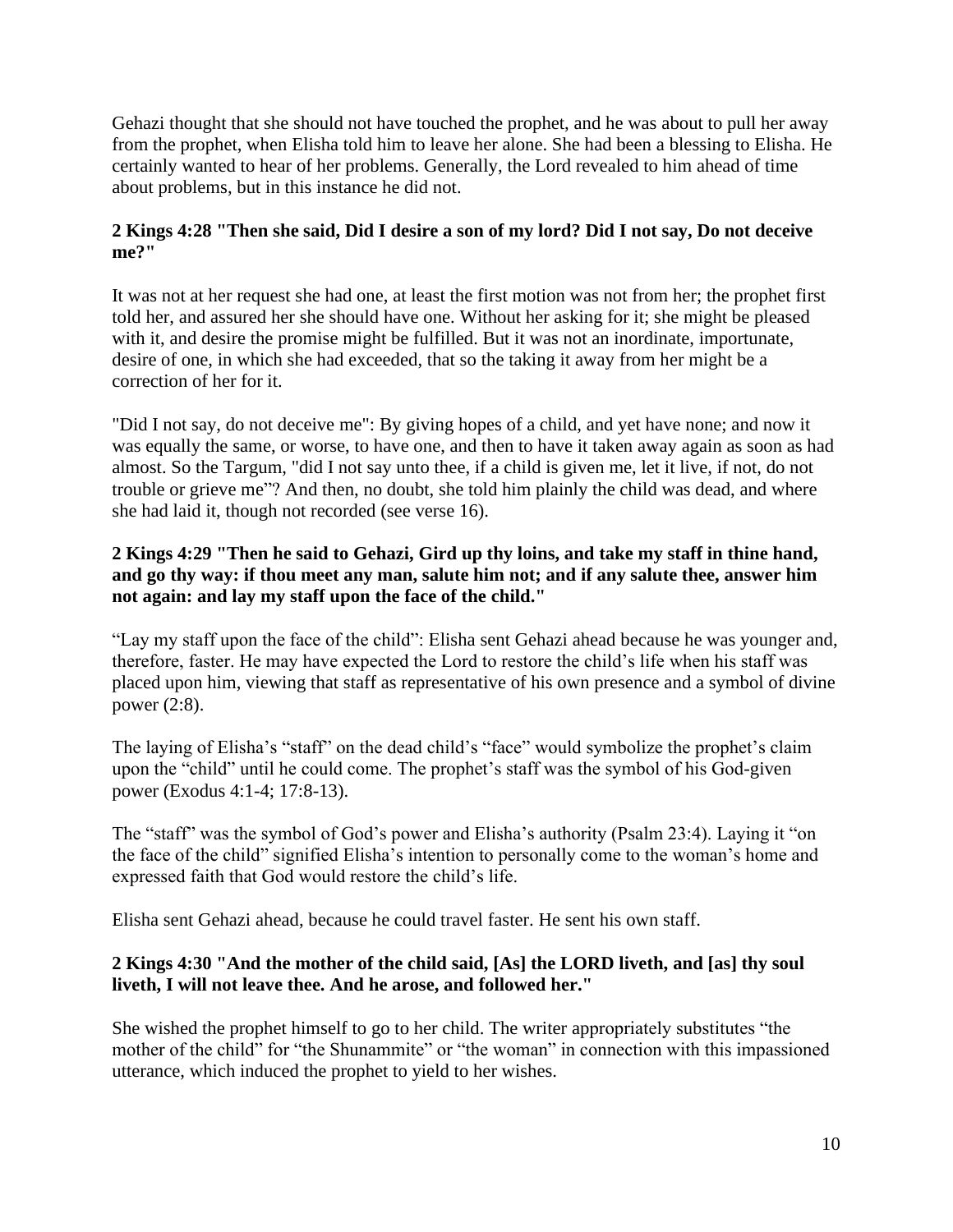This mother was determined to get help for her son. She would not leave, until Elisha came with her. She was not satisfied with Elisha's staff being carried to her son by Gehazi. Elisha would have to come to her son, himself.

## **2 Kings 4:31 "And Gehazi passed on before them, and laid the staff upon the face of the child; but [there was] neither voice, nor hearing. Wherefore he went again to meet him, and told him, saying, The child is not awaked."**

The prophet and the Shunammite.

"And laid the staff upon the face of the child": as he was ordered.

"But there was neither voice nor hearing": It seems as if he spoke when he laid the staff on the child, but it heard and answered him not, so that there was no sign of life in it.

"Wherefore he went again to meet him": Upon the road between Carmel and Shunem.

"And told him, saying, the child is not awaked": By which he expresses its being dead. Or, if he knew nothing of its death, he supposed it fast asleep, which was the reason of its not hearing and answering, though the former seems best.

The woman was right. It must be Elisha. Elisha was not in error in sending the staff. We read of aprons and handkerchiefs being sent from the body of Paul, and healing people. Perhaps Gehazi did not believe the boy would be restored by this. We know the mother did not believe this would restore him. For this type of miracle, there had to be a vast amount of faith.

Verses 32-37: God's prophets were not only preachers of sin and repentance but also agents of His healing mercy and compassion (1 Kings 17:23).

Verses 32-35: Elisha's faith and practice are evident. Not only did he believe God but he acted in accordance with known prophetic procedures in such cases (1 Kings 17:21; Acts 20:9-10).

# **2 Kings 4:32 "And when Elisha was come into the house, behold, the child was dead, [and] laid upon his bed."**

Of the house of the Shunammite, and into the chamber built for him.

"Behold, the child was dead, and laid upon the bed": Upon his bed, and where he found him and was really dead.

Just as the woman had told Elisha, the boy is dead.

## **2 Kings 4:33 "He went in therefore, and shut the door upon them twain, and prayed unto the LORD."**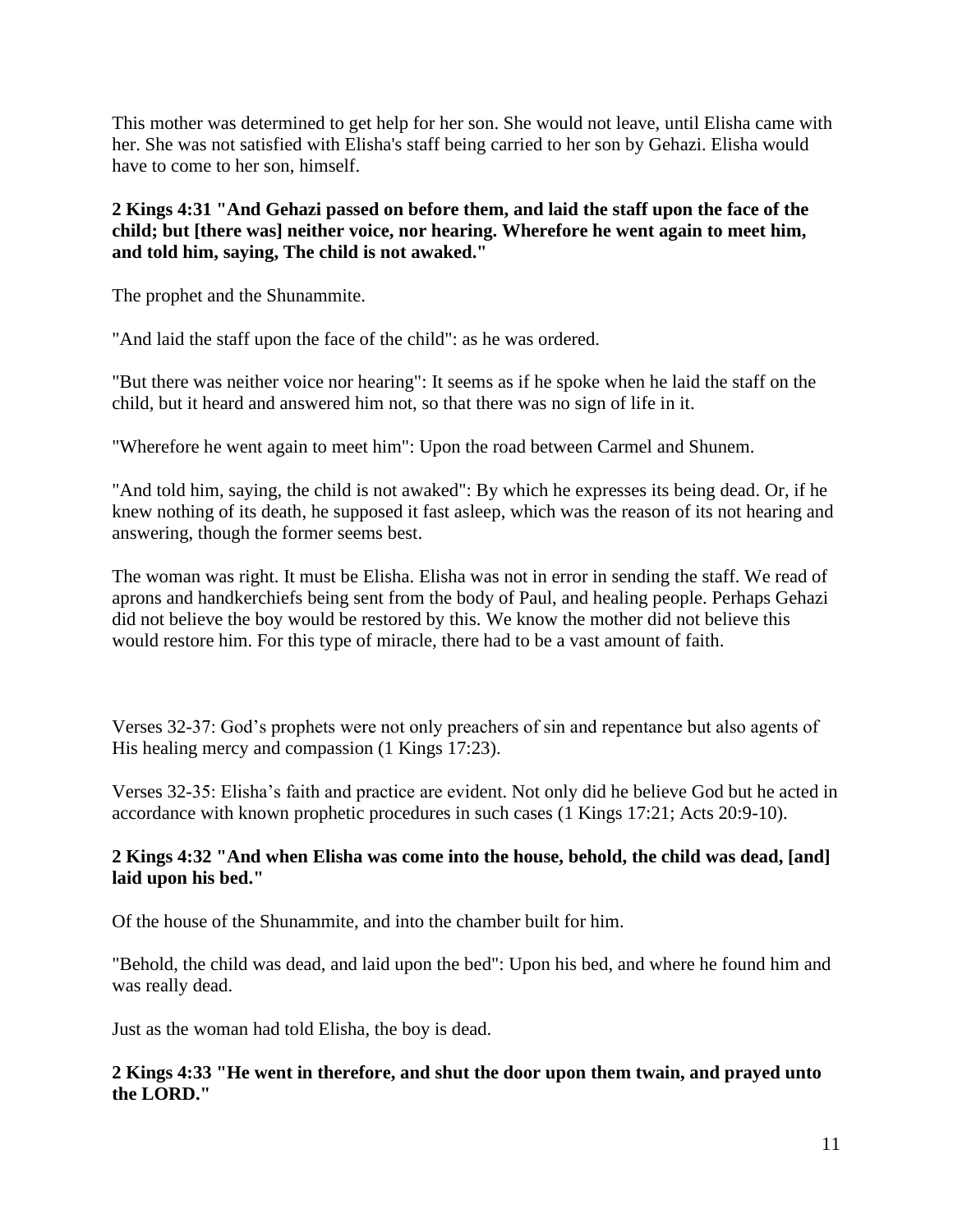Himself and the dead child; that nobody might come in and interrupt him in his prayers for the restoration of it to life, nor see the motions and gestures he used, and the postures he put himself in.

"And prayed unto the Lord": That he would restore the child to life.

This means no one was in the room except Elisha and the boy. This prayer was an urgent request of the LORD.

# **2 Kings 4:34 "And he went up, and lay upon the child, and put his mouth upon his mouth, and his eyes upon his eyes, and his hands upon his hands: and he stretched himself upon the child; and the flesh of the child waxed warm."**

"Stretched himself upon the child": Like Elijah (see 1 Kings 17:17-24), Elisha demonstrated the Lord's power over death by raising their son from the dead. Also like Elijah, part of the restoration process involved lying on top of the boy's body.

This personal contact of his flesh upon the flesh of the child brought warmth to the child's body, which was cold in death. When he put his mouth on the boy's mouth, it could have been that he breathed into the boy's mouth to get oxygen to him.

# **2 Kings 4:35 "Then he returned, and walked in the house to and fro; and went up, and stretched himself upon him: and the child sneezed seven times, and the child opened his eyes."**

Left the chamber, and came down to the house where the family chiefly resided, and walked to and fro in deep thought and meditation, and, no doubt, in fervent utterances for the wished-for blessing to be completed.

"And went up": To the chamber again, and up to the bed in it.

"And stretched himself upon him; as before: and the child sneezed seven times": Which was a sign of life, and even of health; and hereby his head was cleared, as some observe, of those conditions that had caused the pains in it, and had issued in death.

"And the child opened his eyes": Looked upon the prophet, another sign of life.

Again, he warmed the body of the child with his body. Also, virtue could have gone from him to the child. Of course, that virtue came from the LORD through Elisha to the boy. This sneezing seven times shows that his lungs were full of air again. He is breathing. "Seven" means spiritually complete.

# **2 Kings 4:36 "And he called Gehazi, and said, Call this Shunammite. So he called her. And when she was come in unto him, he said, Take up thy son."**

To come up to the chamber to him.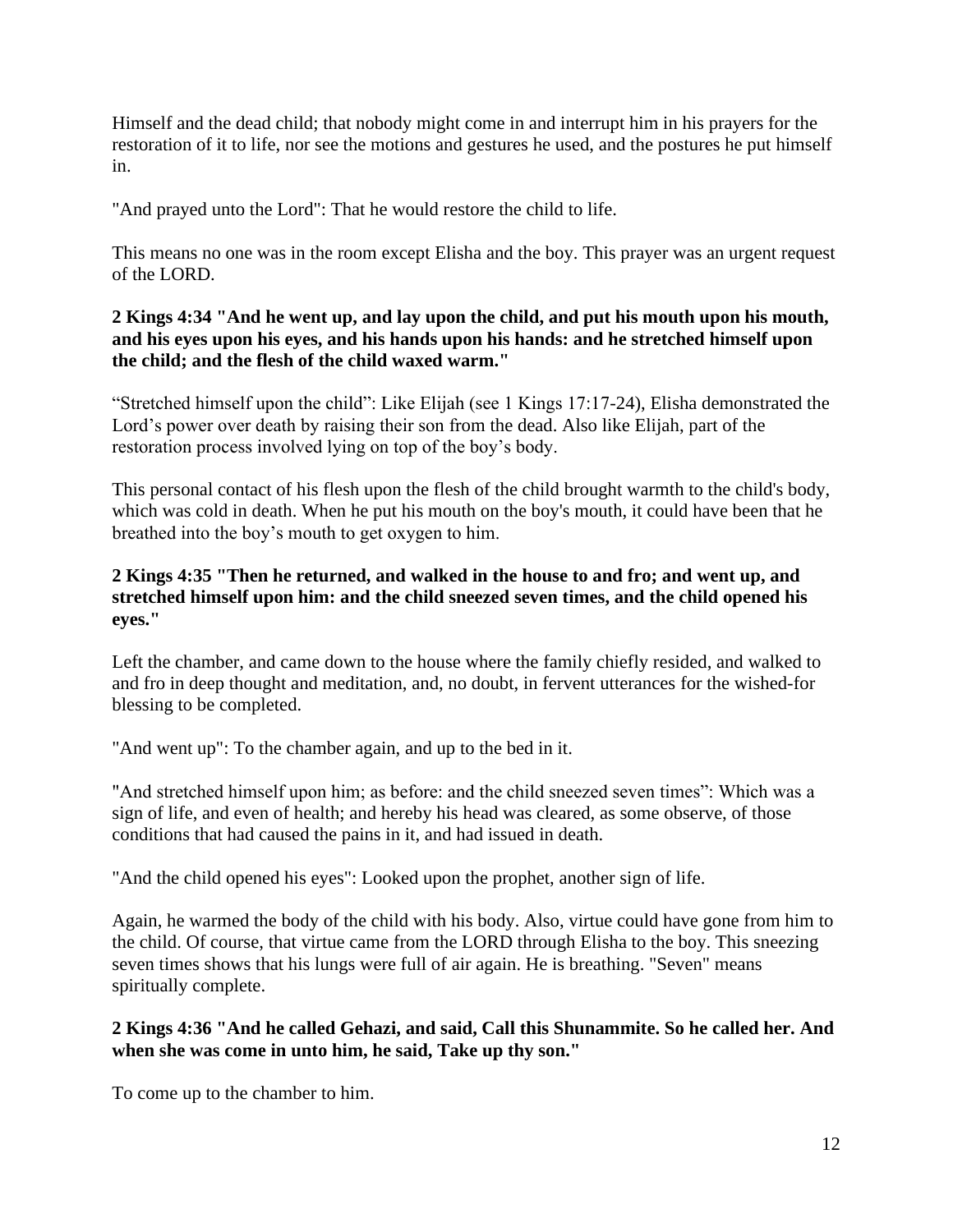"So he called her: and when she was come in unto him, he said, take up thy son": From off the bed, alive, safe, and sound.

He did not allow the mother in the room, when he was praying for the boy. Gehazi was told to call the mother. The boy had to be a small child for the mother to be able to pick him up in her arms. He is alive, his mother's faith in the LORD through Elisha, had caused him to live.

## **2 Kings 4:37 "Then she went in, and fell at his feet, and bowed herself to the ground, and took up her son, and went out."**

In reverence of him, and with the most profound gratitude and thankfulness for the mercy received:

"And took up her son, and went out": Of the chamber into her house, with great joy and gladness.

This was her way of thanking Elisha for the life of her child.

Verses 38-41: This is the third of four short stories in this chapter in which God used Elisha to perform a miracle. "Death in the pot" means the stew included poisonous plant ingredients.

## **2 Kings 4:38 "And Elisha came again to Gilgal: and [there was] a dearth in the land; and the sons of the prophets [were] sitting before him: and he said unto his servant, Set on the great pot, and seethe pottage for the sons of the prophets."**

Where he was with Elijah a little before his assumption to heaven (2 Kings 2:1). And whither he went, there being a school of the prophets, as he did to all places where there were any, and where he had been before with Elijah. Partly to instruct, encourage, and strengthen them, and partly to confirm his office as a prophet by miracles, which he did in several places he came to.

"And there was a dearth in the land": A famine through drought.

"And the sons of the prophets were sitting before him": As disciples before their master (see Acts 22:3).

"And he said unto his servant": very probably Gehazi.

"Set on the great pot, and seethe pottage for the sons of the prophets": Who seemed to have lived together in one house or college, and to be to the number of one hundred (see 2 Kings 4:43), and therefore required to have a large pot set on to boil pottage for them all.

"Gilgal" (see note on 2:1). This was about 40 miles south of Shunem.

"Sons of the prophets" (see note on 1 Kings 20:35).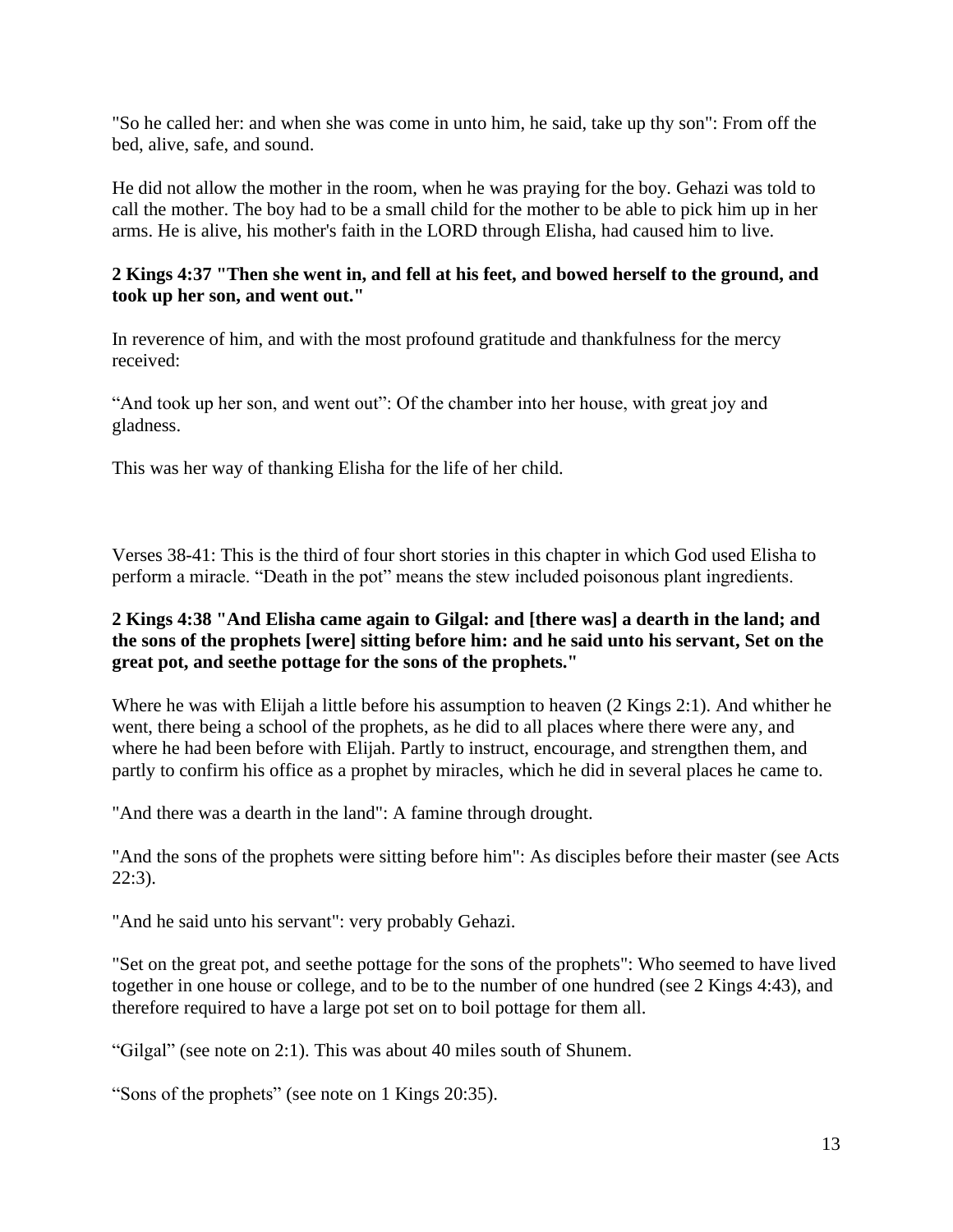Elisha had to be visiting the school of the prophets at Gilgal when this verse begins. He, probably was thought of as the head of the prophets in the land. He had taken the place of Elijah. It would be natural for him to check in and see how things are going with the would-be prophets. This great pot was to make some sort of meal for the prophets.

# **2 Kings 4:39 "And one went out into the field to gather herbs, and found a wild vine, and gathered thereof wild gourds his lap full, and came and shred [them] into the pot of pottage: for they knew [them] not."**

"Wild gourds": Probably a kind of wild cucumber that can be fatally poisonous if eaten in large quantities.

#### **2 Kings 4:40 "So they poured out for the men to eat. And it came to pass, as they were eating of the pottage, that they cried out, and said, O [thou] man of God, [there is] death in the pot. And they could not eat [thereof]."**

When the pottage was boiled, they poured it out into dishes or basins, for the sons of the prophets to eat.

"And it came to pass, as they were eating of the pottage, that they cried out, and said, O thou man of God, there is death in the pot": Poison, the cause of death; the pottage was so exceeding bitter, that they concluded there must be some poisonous herb in it.

"And they could not eat thereof": They stopped eating, it being so very disagreeable, and, as they supposed, dangerous.

This type gourd was not edible. Food was so scarce, that the young prophet who went to the field to find something to eat, had just got the first living thing he saw. Boiled gourd would taste terrible, and under some circumstances could be poisonous. The wild variety would probably be poisonous.

## **2 Kings 4:41 "But he said, Then bring meal. And he cast [it] into the pot; and he said, Pour out for the people, that they may eat. And there was no harm in the pot."**

"Meal": The meal itself did not make the noxious stew edible, but a miraculous cure was accomplished through the meal. Like Elijah (1 Kings 17:14-16), Elisha used meal to demonstrate the concern of God for man.

Elisha poured meal into the boiling pot of gourds, as he had put salt in the water at Jericho to purify it. God told Elisha to put the meal in the water. The act of obedience to God purified the food in the pot.

Verses 42-44: The middle stories in chapter 4 demonstrate God's power over death. The first and final stories focus on His providing food, this time for a hundred men from 20 barley loaves and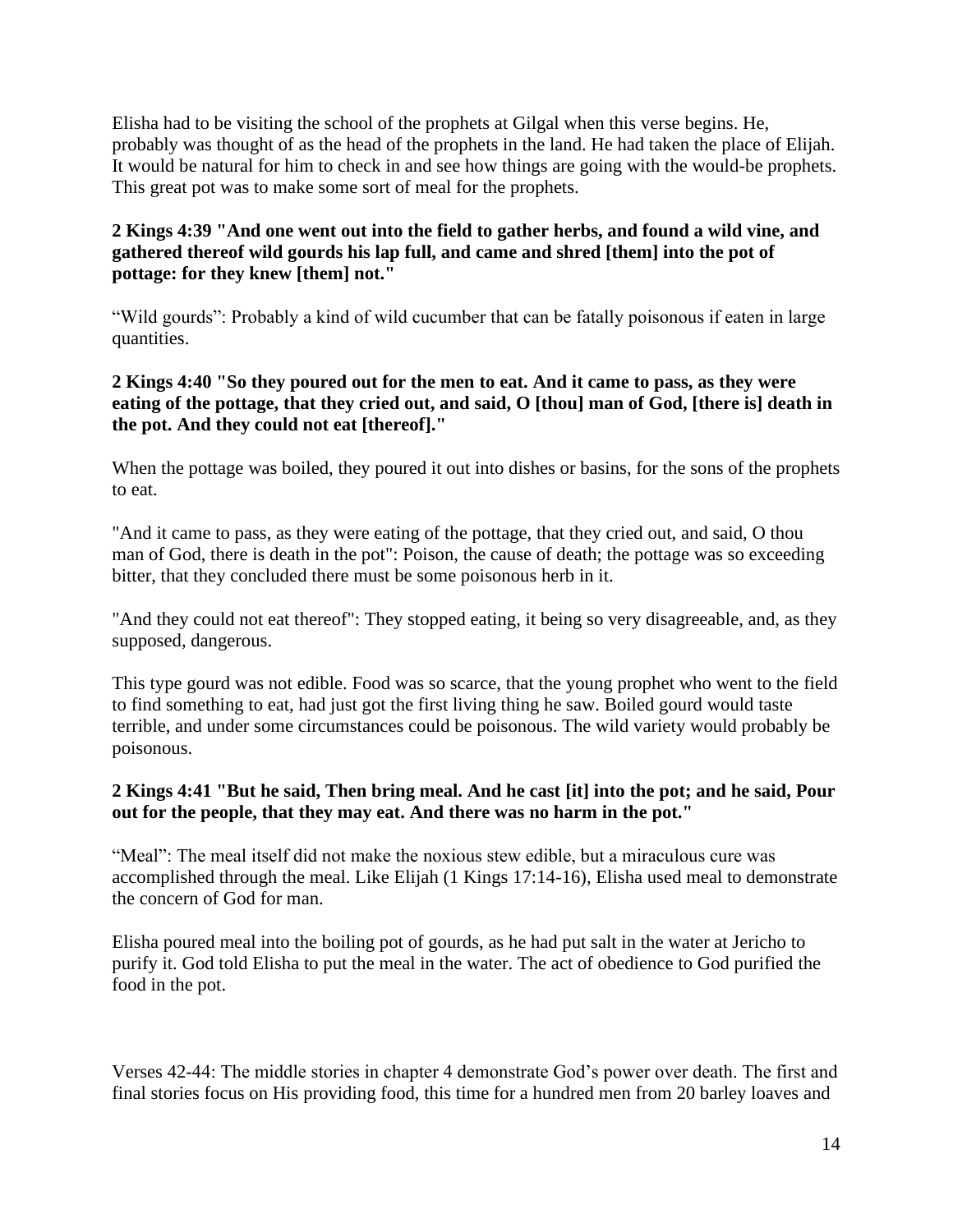a little grain. This miracle foreshadows an even greater miracle: Jesus' feeding of the multitudes (Matt. 14:13-21; 15:29-39; Mark 6:30-44; 8:1-10; Luke 9:10-17; John 6:1-15).

## **2 Kings 4:42 "And there came a man from Baal-shalisha, and brought the man of God bread of the firstfruits, twenty loaves of barley, and full ears of corn in the husk thereof. And he said, Give unto the people, that they may eat."**

"Baal-shalisha": The exact location is uncertain.

"Bread of the firstfruits": Normally such "first fruits" were reserved for "God" (Lev. 23:20), and the priests (Num. 18:13; Deut. 18:4-6). Though the religion in the northern kingdom was apostate, the man who brought the loaves to Elisha was a representative of godly religion in Israel.

This is a miracle feeding of lesser proportions, than the thousands Jesus fed with the five loaves and two fishes, but a miracle none the less. There were over 100 men to be fed here, with twenty loaves. The man from Baal-shalisha is insignificant, as was the boy with the fishes.

Verses 43-44: This scene anticipates the ministry of the great Bread of Life (John 6:35), who multiplied the loaves (Matt. 14:16-20; 15:36-37; John 6:11-13).

The multiplication of the loaves in accordance with the Word of the Lord through His prophet anticipated the messianic ministry of Jesus Himself (15:36-37).

#### **2 Kings 4:43 "And his servitor said, What, should I set this before a hundred men? He said again, Give the people, that they may eat: for thus saith the LORD, They shall eat, and shall leave [thereof]."**

His servant Gehazi very probably.

"What, should I set this before one hundred men?" For so many, it seems, the sons of the prophets were in this place; and these loaves being very small, no more, it is thought by some, than one man could eat. And the ears of corn but few, the servant suggests they would be nothing comparatively to such a company of men:

"He said again, give the people, that they may eat": He insisted upon it that his orders should be obeyed:

"For thus saith the Lord, they shall eat, and shall leave thereof": It was suggested to him by a spirit of prophecy, there would be enough for them, and to spare.

Elisha knew that God would multiply the food, as he had multiplied the oil for the widow. There would be plenty to eat, if they would eat in faith.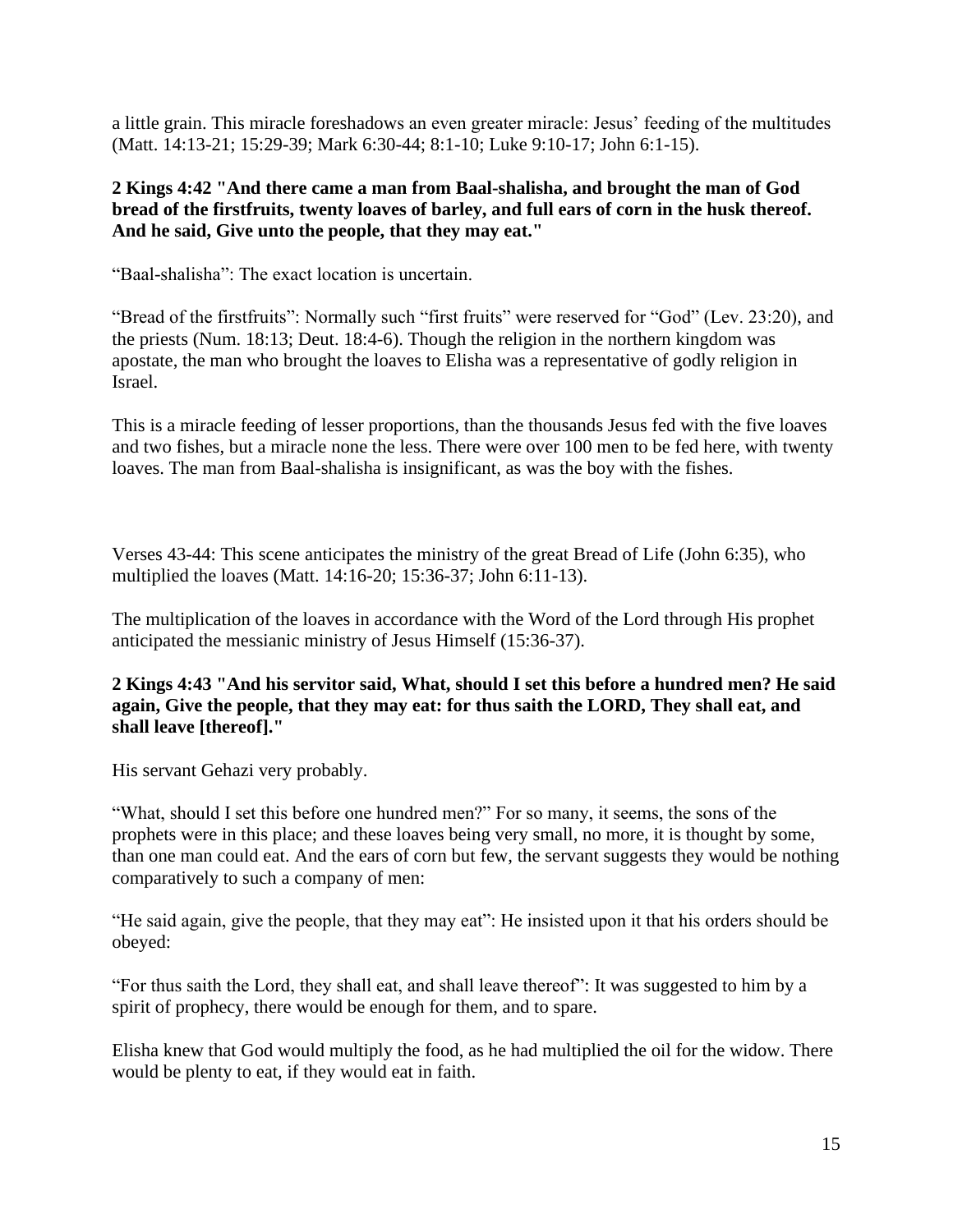#### **2 Kings 4:44 "So he set [it] before them, and they did eat, and left [thereof], according to the word of the LORD."**

The twenty barley loaves, and the full ears of corn.

"And they did eat, and left thereof, according to the word of the Lord": As the disciples did at the miracle of the loaves and fishes; though that must be allowed to be a greater miracle than this (Matt. 14:17).

We see, in this, an entirely different miracle that Elisha brought from God, than the previous miracles he had done. When we say that Elisha did them, we mean that the LORD did them through Elisha. Their faith multiplied the food to fill them all.

# **2 Kings Chapter 4 Questions**

- 1. Who was the woman who cried out to Elisha in verse 1?
- 2. Why could her husband not help her?
- 3. What was she crying out about?
- 4. What is this situation, in verse 1, a type and shadow of?
- 5. What was the only thing she had in the house?
- 6. What is she doing, when she calls herself handmaid?
- 7. What did Elisha tell her to do?
- 8. What was she to do with the vessels she borrowed?
- 9. Who helped her do what Elisha had told her to do?
- 10. What did she do, when all the vessels were full?
- 11. How much was the oil worth?
- 12. Where was Shunem?
- 13. What did the fact that the woman was great mean?
- 14. What did she tell her husband about Elisha?
- 15. What did they do for Elisha, besides feed him, when he came by?
- 16. Who was Elisha's servant?